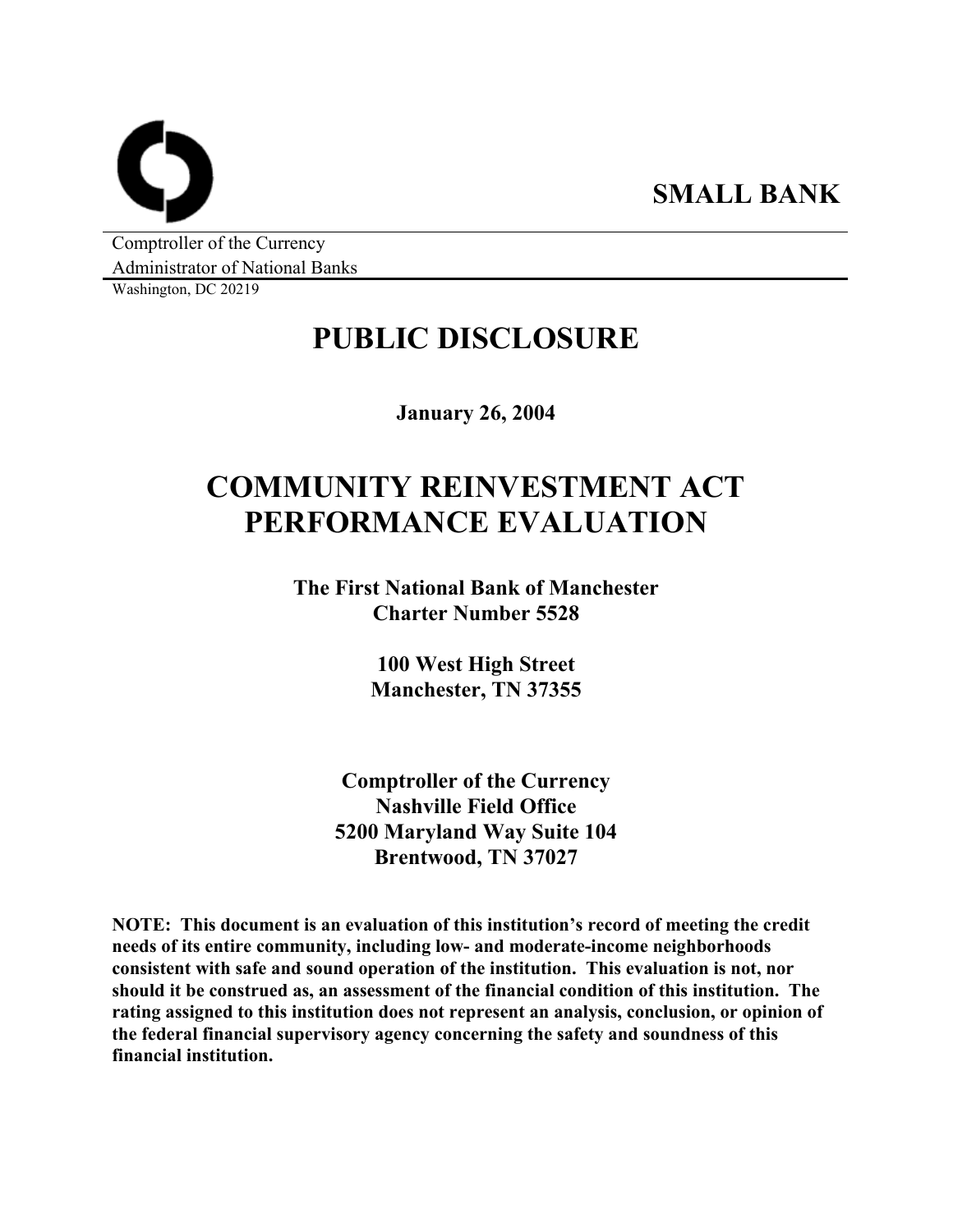## **INSTITUTION'S CRA RATING: This institution is rated Satisfactory.**

We assigned the rating based on the following information:

- The bank's loan-to-deposit ratio is reasonable.
- The bank originated a substantial majority of its loans within their assessment area (AA).
- No public complaints related to CRA have been filed since the previous evaluation.

# **DESCRIPTION OF INSTITUTION**

The First National Bank of Manchester (FNB) is wholly owned by FCB Corporation, which also owns 51% of a smaller state bank. FCB Corporation is headquartered in Manchester, Tennessee (TN). FNB is a \$134 million institution with two branches. At December 31, 2002, the holding company reported total assets of \$207 million. Both First National and the holding company are headquartered in Manchester, Tennessee located in Coffee County approximately 50 miles southeast of Nashville, Tennessee. The bank's primary business is residential real estate and commercial and industrial lending. The bank was not a Home Mortgage Disclosure Act (HMDA) reporter during this evaluation period. The bank received a satisfactory CRA rating at its last CRA evaluation dated June 30, 1998. There are no financial or legal impediments that would impair the bank's performance under the Community Reinvestment Act.

First National Bank provides a full range of banking services in its primary market area of Coffee and Cannon County. The bank has a main office and two full service branches with automated teller machine (ATM) service in Manchester (Coffee County) and Woodbury (Cannon County), Tennessee. There is one free standing ATM located on Woodbury Highway in Manchester, however, this ATM does not accept deposits. There have been no branch openings or closings since the previous performance evaluation. At December 31, 2002, net loans comprised 62% of total assets.

| <b>Product</b><br>Category                                                       | <b>Gross Loans as of</b><br>December 31, 2002* |         |  |  |
|----------------------------------------------------------------------------------|------------------------------------------------|---------|--|--|
|                                                                                  | <b>Dollar</b><br>(000's)                       | Percent |  |  |
| Construction, Land development, and other land<br>loans                          | 4,501                                          | 5.35    |  |  |
| Real Estate Secured by Farmland (inc. farm<br>residential and other improvements | 2,664                                          | 3.16    |  |  |
| Real Estate secured by 1-4 Family                                                | 30,434                                         | 36.14   |  |  |
| Farm Land Agriculture                                                            | 8,563                                          | 10.17   |  |  |
| Commercial & Industrial                                                          | 24,011                                         | 28.52   |  |  |
| Other                                                                            | 1,161                                          | 1.38    |  |  |
| Individuals                                                                      | 12,867                                         | 15.28   |  |  |
| Total                                                                            | 84.204                                         | 100     |  |  |

*\* Data obtained from Call Report.*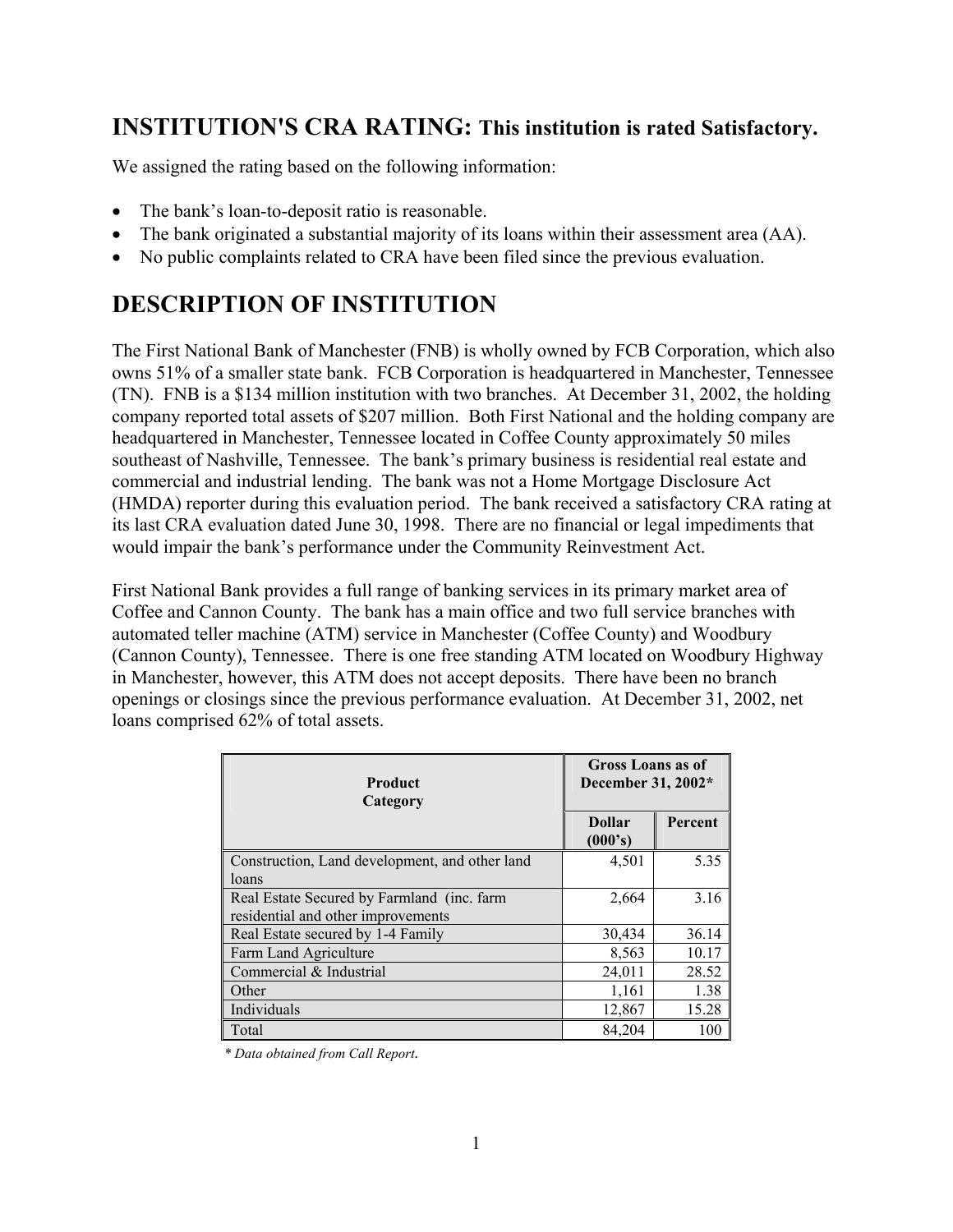## **DESCRIPTION OF COFFEE AND CANNON COUNTIES, TN.**

FNB's AA includes the entire geography of U.S. census tracts for Cannon and Coffee Counties, with the exception of two census tracts (9710.98 and 9709) in Coffee County that is occupied by Arnold Engineering Development Center, a large U.S. government complex. There are no lowor moderate-income tracts within the bank's AA. The AA area meets the requirements of the regulation and does not arbitrarily exclude any low- or moderate-income areas.

The AA encompasses two counties with total population of 50,806 (1990 U.S. Census.) The 2000 U.S. Census Data total population for the AA is 60,840, a 6% growth rate. The 2000 U.S. Census shows the unemployment rate for Coffee and Cannon Counties have changed slightly at 3.8 % and 2.9%, respectively, compared to 3% (for both counties) in 1990. Unemployment for the State was 4% in 1990 and 3.5% in 2000.

Manchester serves as the County Seat of Coffee County and has an assortment of businesses, industry, services, and manufacturing. The Census weighted average of MSA/Non-MSA Updated Median Family Income is \$42,600.

| <b>Demographic Information for Assessment Area</b> |              |          |                              |          |              |                   |  |  |  |  |
|----------------------------------------------------|--------------|----------|------------------------------|----------|--------------|-------------------|--|--|--|--|
| Demographic Characteristics                        | #            | Low      | Moderate                     | Middle   | Upper $\%$   | $NA*$ %           |  |  |  |  |
|                                                    |              | $%$ of # | $%$ of #                     | $%$ of # | of #         | $\overline{of}$ # |  |  |  |  |
| Geographies (Census Tracts/BNAs)                   | 11           | 0.00     | 0.00                         | 81.82    | 18.18        | 0.00              |  |  |  |  |
| Population by Geography                            | 40.739       | 0.00     | 0.00                         | 71.85    | 72.26        | 0.00              |  |  |  |  |
| Owner-Occupied Housing by Geography                | 11,581       | 0.00     | 0.00                         | 71.56    | 28.44        | 0.00              |  |  |  |  |
| Businesses by Geography                            | 2,326        | 0.00     | 0.00                         | 65.05    | 34.95        | 0.00              |  |  |  |  |
| Family by Geography                                | 12.028       | 17.33    | 14.47                        | 21.57    | 46.62        | 0.00              |  |  |  |  |
| Family Distribution by Income Level                |              |          |                              |          |              |                   |  |  |  |  |
| Medium Family Income                               | $=$ \$24,935 |          | Median Housing Value         |          | $=$ \$50,144 |                   |  |  |  |  |
| HUD Adjusted Median Family Income for 2002         | $=$ \$42,600 |          |                              |          |              |                   |  |  |  |  |
| Households below the Poverty Level                 | $= 17\%$     |          | $= 2\%$<br>Unemployment Rate |          |              |                   |  |  |  |  |

The following table includes the general demographic data describing the AA.

 \* The NA category consists of geographies that have not been assigned an income classification. Source: 1990 U.S. Census, and 2002 HUD updated MFI.

**COMMUNITY CONTACTS –** We conducted one community contact during this examination with the Chamber of Commerce in the AA. They stated that the banking industry is adequately serving the credit need of the community and local businesses. They did not identify any unmet credit needs in the bank's AA.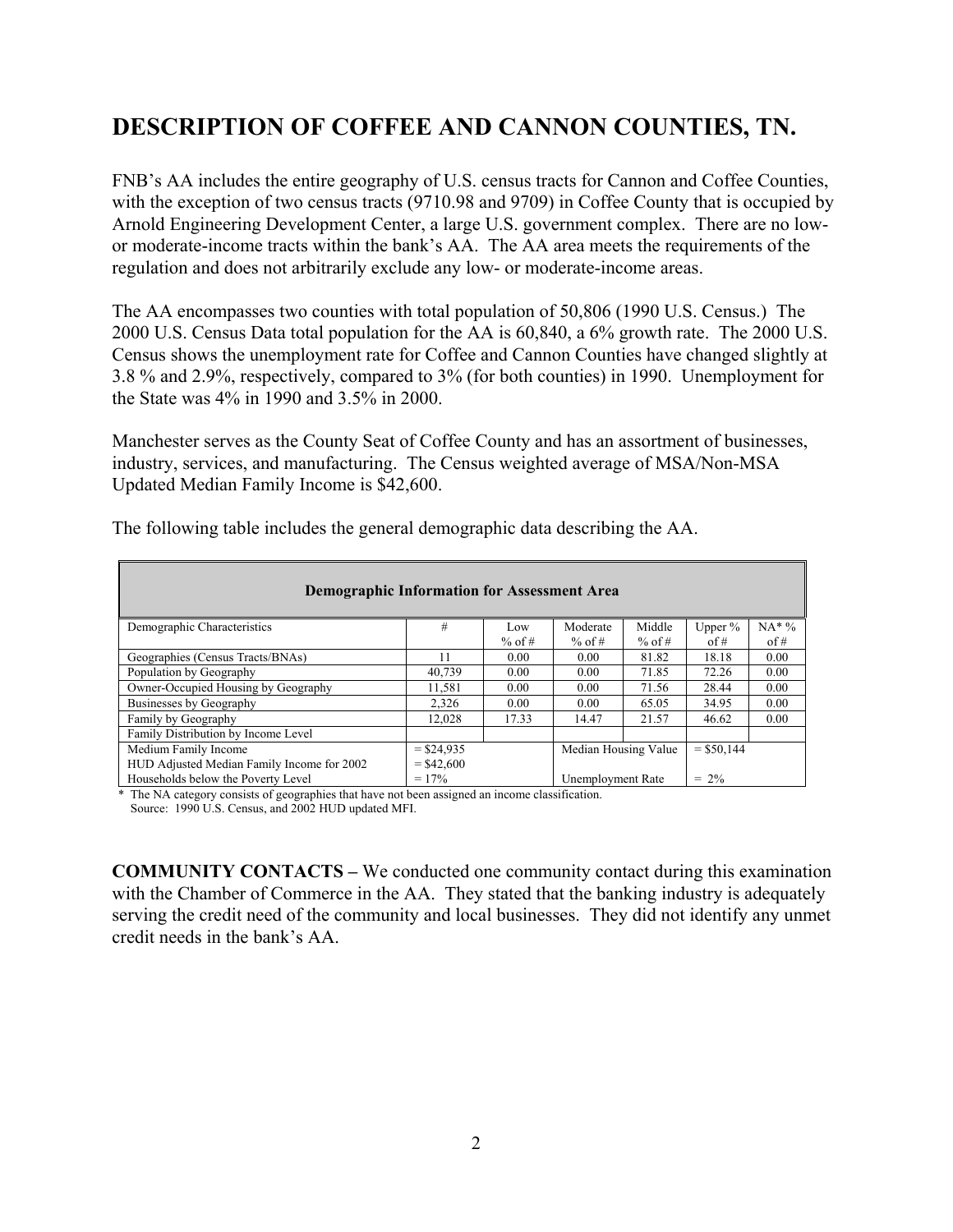# **CONCLUSIONS ABOUT PERFORMANCE CRITERIA**

### **Loan-to-Deposit Ratio**

The loan to deposit ratio is reasonable given FNB's size, financial condition, and AA credit needs.

The quarterly average loan-to-deposit ratio since the previous CRA examination (June 30, 1998) is satisfactory at 62.39%. The ratio has ranged between a low of 53.32% and a high of 69.60% during this eighteen-quarter period.

There are two similarly situated community banks that afford moderate competition for FNB. FNB's net loan-to-deposit ratio of 72.89% as of September 30, 2003 was slightly lower than that of the two similarly situated community banks of 81.50% and 101.17%, respectively. FNB's average net loan-to-deposit ratio for the eighteen quarters from September 30, 1998 through December 31, 2002 was 62.07%. For the same time period, the average net loan-to-deposit ratios for the two similarly situated community banks were 74.95% and 49.70%. During this eighteen- month period, the highest loan-to-deposit ratio was 83.07% (September 30, 2002) while the lowest was 46.55% (December 31, 1998). Additionally, moderate competition is provided by branches of two community banks headquartered in nearby Tullahoma, TN, a branch of a large regional bank, and various finance companies. FNB also competes with a large, aggressive credit union headquartered in Tullahoma, TN. The Woodbury branch (Cannon County) of FNB also competes with a branch of a regional bank.

As of June 30, 2003, FNB's Coffee County deposit market share was 17.21%. FNB ranked third in deposit market share out of the eight commercial banks in Coffee County. Two-community banks had deposit market shares of 21.44% and 18.88%, respectively. The remaining five institutions market share ranged from 10.44% down to 4.14%. The five institutions include two regional bank branches.

### **Lending in Assessment Area**

FNB originated a majority of its total loans within their AA. For home mortgage loans 92% of the number and 88% of the dollar amount were within the AA. For small loans to businesses 87% of the number and 98% of the dollar amount were within the AA. The analysis of lending in the bank's AA included samples of two primary loan types, Home Mortgage Loans and Commercial loans. The bank is not a HMDA reporter.

The table that follows provides details on the loan samples used in our analysis.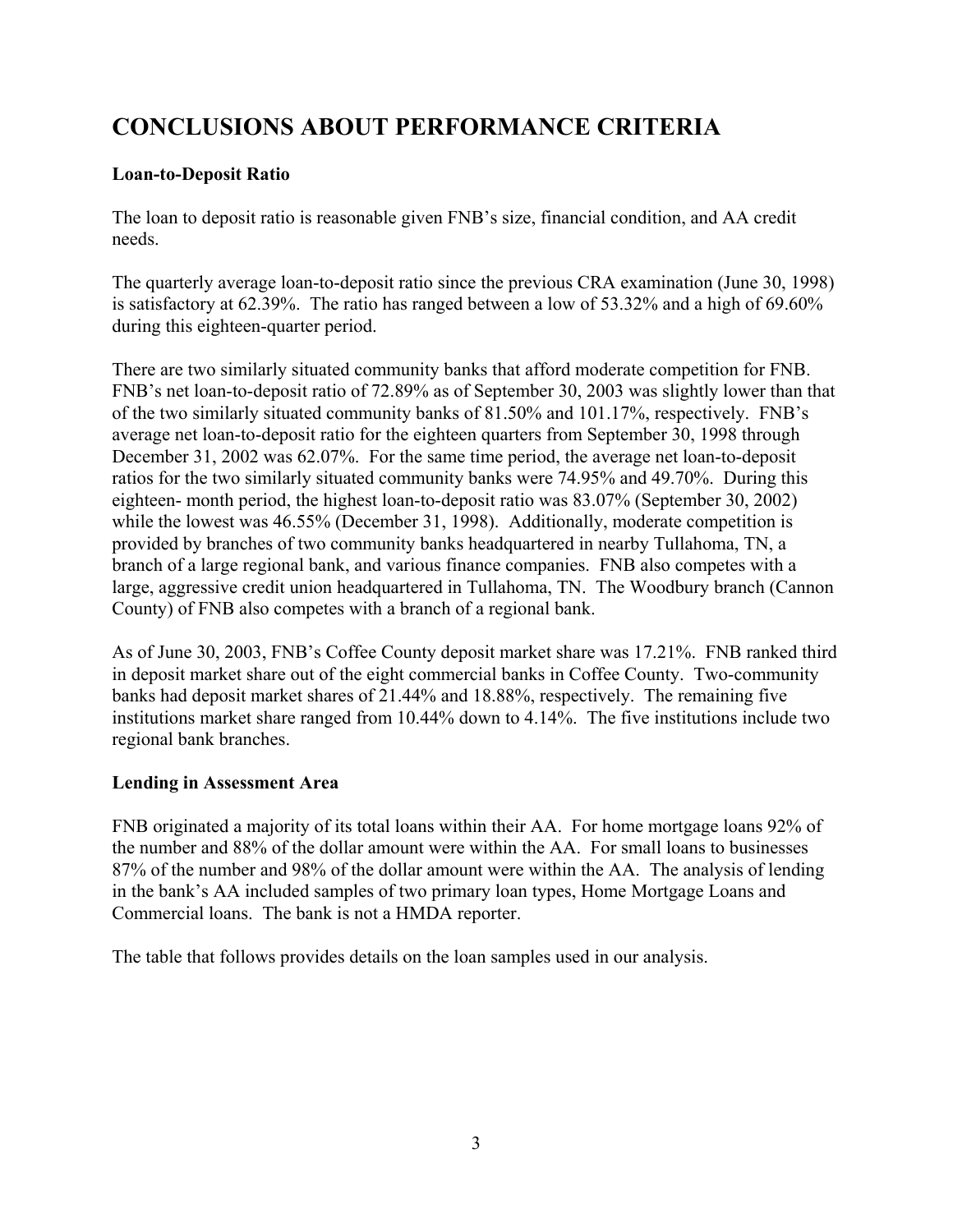| Assessment<br>Area: |    |                     | <b>Total Home Mortgage Loans</b> |       | <b>Total Small Loans to Businesses</b> |        |         |            |  |  |  |
|---------------------|----|---------------------|----------------------------------|-------|----------------------------------------|--------|---------|------------|--|--|--|
|                     | #  | $%$ of \$<br>$%$ of |                                  |       |                                        | $%$ of |         | $%$ of $\$ |  |  |  |
|                     |    | Total               | (000's)                          | Total |                                        | Total  | (000's) | Total      |  |  |  |
| Coffee $\&$         | 50 | 92%                 | \$2.686                          | 88%   | 45                                     | 87%    | \$1,682 | 98%        |  |  |  |
| Cannon              |    |                     |                                  |       |                                        |        |         |            |  |  |  |
| County              |    |                     |                                  |       |                                        |        |         |            |  |  |  |

#### **Sampled Loans Inside the Assessment Area**

#### **Lending to Borrowers of Different Incomes and to Businesses of Different Sizes**

| Evaluation Period: July 1, 1998 through December 31, 2002 |                            |            |                                       |                 |                                     |                 |                                         |                                |                                         |                                |  |
|-----------------------------------------------------------|----------------------------|------------|---------------------------------------|-----------------|-------------------------------------|-----------------|-----------------------------------------|--------------------------------|-----------------------------------------|--------------------------------|--|
| <b>Assessment</b><br>Area:                                | <b>Total Loans Sampled</b> |            | <b>Low-Income</b><br><b>Borrowers</b> |                 | Moderate-Income<br><b>Borrowers</b> |                 | <b>Middle-Income</b><br><b>Borrower</b> |                                | <b>Upper-Income</b><br><b>Borrowers</b> |                                |  |
| Manchester<br>Assessment<br>Area                          | #                          | % of Total | $\frac{0}{0}$<br><b>Families</b>      | % Bank<br>Loans | $\frac{0}{0}$<br><b>Families</b>    | % Bank<br>Loans | $\frac{0}{0}$<br><b>Families</b>        | $%$ of<br><b>Bank</b><br>Loans | $%$ of<br><b>Families</b>               | $%$ of<br><b>Bank</b><br>Loans |  |
|                                                           | 45                         | 100%       | 17%                                   | 19%             | 14%                                 | 26%             | 22%                                     | 31%                            | 47%                                     | 24%                            |  |

#### **Borrower Distribution of Home Mortgage Loans**

*\* Percentage of families is based on 1990 Census Information.* 

The table above illustrates the findings from our sample of the distribution of home mortgage loans within the income levels compared to the percentage of families in each income level. The distribution of home mortgage loans to both low- and moderate-income borrowers is excellent compared to demographics.

#### **Borrower Distribution of Small Loans to Businesses**

| Evaluation Period: July 1, 1998 through December 31, 2002 |                             |                                                           |                      |                    |                                                             |                           |            |                              |            |  |  |
|-----------------------------------------------------------|-----------------------------|-----------------------------------------------------------|----------------------|--------------------|-------------------------------------------------------------|---------------------------|------------|------------------------------|------------|--|--|
| <b>Assessment</b>                                         |                             | <b>Businesses With Revenues of</b><br>\$1 million or less |                      |                    | <b>Loans by Original Amount Regardless of Business Size</b> |                           |            |                              |            |  |  |
| Area:                                                     | $%$ Of<br><b>Businesses</b> | $%$ # BANK<br>Loans                                       | $%$ \$ Bank<br>Loans | $$100,000$ or less |                                                             | $> $100,000$ to \$250,000 |            | $>$ \$250,000 to \$1,000,000 |            |  |  |
|                                                           |                             |                                                           | (000's)              | #                  | \$ (000's)                                                  | #                         | \$ (000's) | #                            | \$ (000's) |  |  |
| <b>Manchester</b>                                         | 79%                         | $100\%$                                                   | 100%                 | 42                 | \$1,183                                                     |                           | \$500      |                              |            |  |  |
| Assessment<br>Area                                        |                             |                                                           |                      |                    |                                                             |                           |            |                              |            |  |  |

The table above illustrates the findings from our sample of the number and dollar volume of loans by size and the percentage of small loans to businesses compared to the percentage of businesses that are small within the bank's AA. Our limited testing revealed that 100% of the loans sampled were made to small business with annual revenues of less than \$1 million. The bank does not track this information at origination. The distribution of loans to small businesses (businesses with \$1 million or less in gross annual revenues) compared to demographics is reasonable.

#### **Geographic Distribution of Loans**

There is no low- or moderate-income census tracts within the bank's AA; therefore, we did not perform an analysis of geographic distribution of loans since the findings from the analysis would be meaningless.